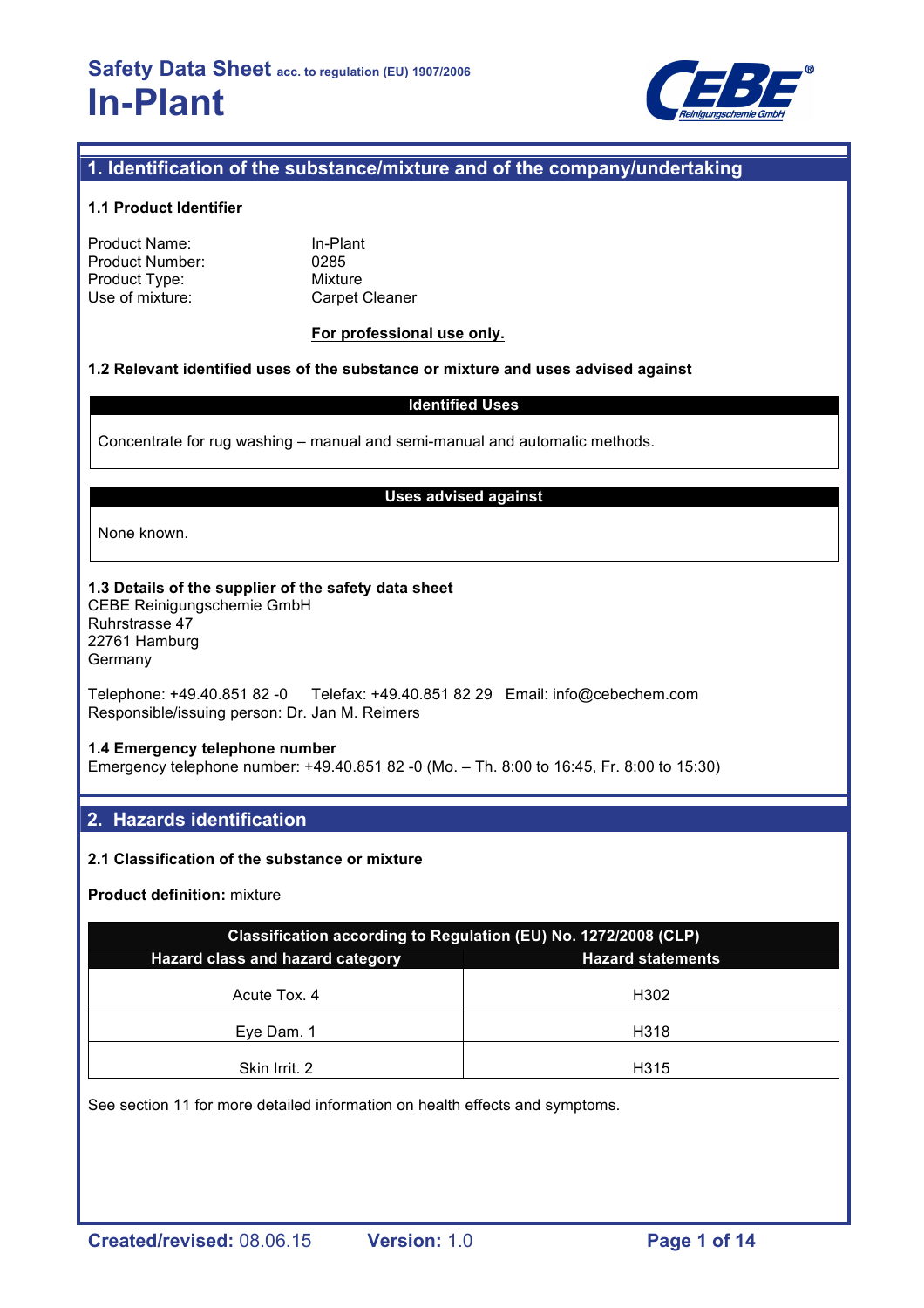

| 2.2 Label elements<br>Labelling according to Regulation (EU) No. 1272/2008 |                                  |                                                                                                                                        |  |  |
|----------------------------------------------------------------------------|----------------------------------|----------------------------------------------------------------------------------------------------------------------------------------|--|--|
| Hazard symbol(s):                                                          |                                  |                                                                                                                                        |  |  |
| <b>Signal Word:</b>                                                        | Danger.                          |                                                                                                                                        |  |  |
| <b>Hazard Statements:</b>                                                  | H <sub>302</sub><br>H318<br>H315 | Harmful if swallowed.<br>Causes serious eye damage.<br>Causes skin irritation.                                                         |  |  |
| <b>Precautionary Statements:</b>                                           |                                  |                                                                                                                                        |  |  |
| <b>Prevention:</b>                                                         | P280                             | Wear protective gloves/protective clothing/eye<br>protection/face protection.                                                          |  |  |
| <b>Reaction:</b>                                                           | P305+P351+P338                   | IF IN EYES: Rinse cautiously with water for several<br>minutes. Remove contact lenses, if present and<br>easy to do. Continue rinsing. |  |  |
|                                                                            | P310                             | Immediately call a POISON CENTER or<br>doctor/physician.                                                                               |  |  |
|                                                                            | P301+P312                        | IF SWALLOWED: Call a POISON CENTER or<br>doctor/physician if you feel unwell.                                                          |  |  |
|                                                                            | P330<br>P302+P352<br>P332+P313   | Rinse mouth.<br>IF ON SKIN: Wash with plenty of soap and water.<br>If skin irritation occurs: Get medical advice/attention.            |  |  |
| Storage:                                                                   | None.                            |                                                                                                                                        |  |  |
| Disposal:                                                                  | None.                            |                                                                                                                                        |  |  |
| Additional labelling elements: None.                                       |                                  |                                                                                                                                        |  |  |

**2.3 Other hazards**

**Other hazards that do not lead to a classification:** Not applicable.

## **3. Composition/information on ingredients**

## **3.2 Mixtures**

| <b>Hazardous</b><br><b>Components</b>                            | <b>Identifiers</b>                                           | $Wt.-%$   | <b>Classifcation</b><br>(EU) 1272/2008 |  |  |
|------------------------------------------------------------------|--------------------------------------------------------------|-----------|----------------------------------------|--|--|
| Isotridecanol,<br>ethoxylated $\le$ 5EO                          | CAS: 69011-36-5                                              | $1 - 5\%$ | Eye Dam. 1, H318                       |  |  |
| Sodium<br>cumenesulfonate                                        | REACH#: 01-2119489411-37<br>EG: 248-983-7<br>CAS: 28348-53-0 | $1 - 5%$  | Eye Irrit. 2, H319                     |  |  |
| Isotridecyl alcohol,                                             | CAS: 73038-25-2                                              | $1 - 5%$  | Eye Dam. 1, H318                       |  |  |
| Created/revised: 08.06.15<br><b>Version: 1.0</b><br>Page 2 of 14 |                                                              |           |                                        |  |  |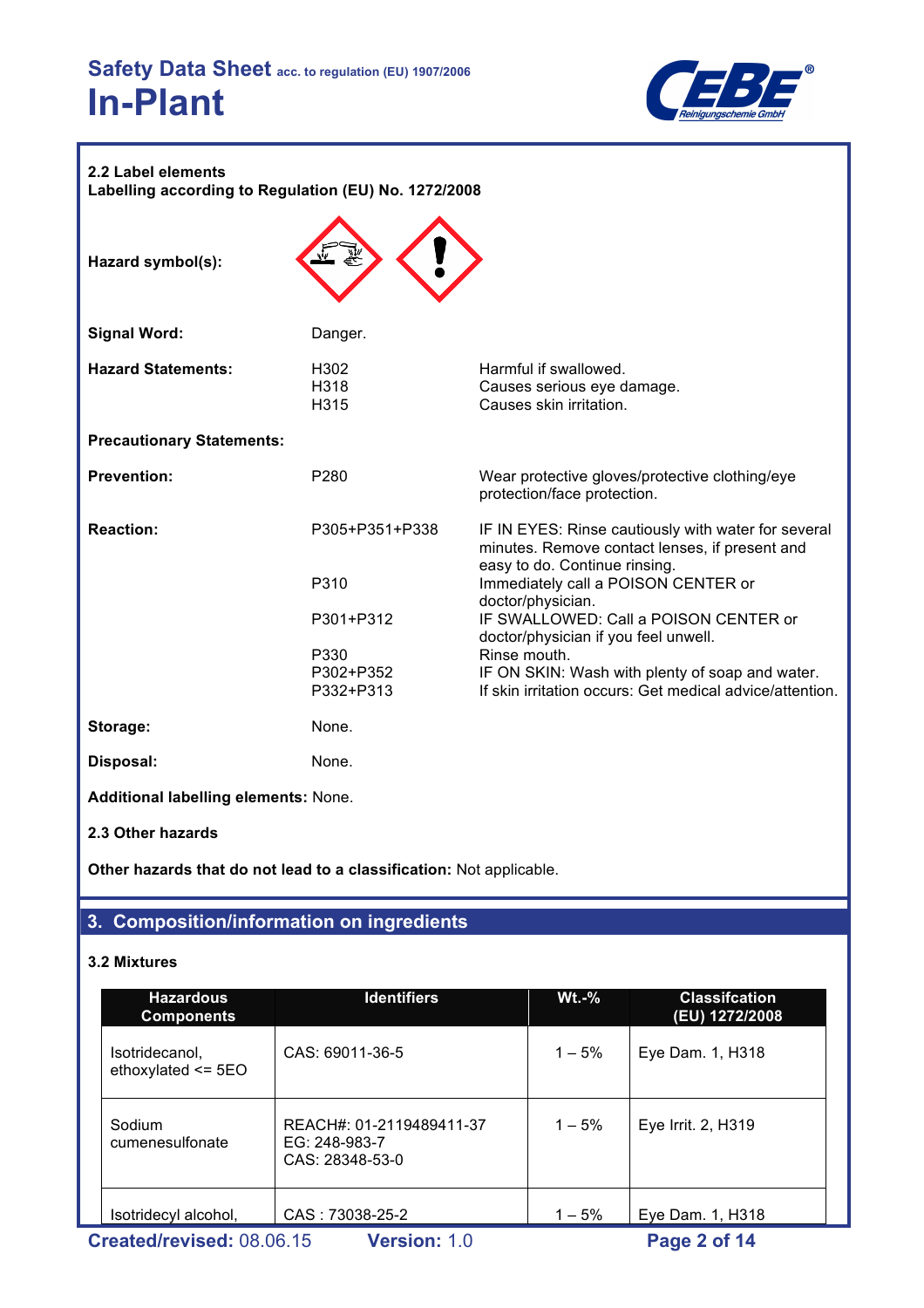

| ethoxylated,<br>phosphated                                               |                                                                      |             | Skin Irrit. 2, H315<br>Aquatic Chronic 2, H411                          |
|--------------------------------------------------------------------------|----------------------------------------------------------------------|-------------|-------------------------------------------------------------------------|
| Trisodium<br>nitrilotriacetate                                           | REACH #:<br>01-2119519239-36-0002<br>EG: 225-768-6<br>CAS: 5064-31-3 | $1 - 5%$    | Acute Tox, 4<br>H302<br>Eye Dam. 2<br>H <sub>319</sub><br>Carc. 2, H351 |
| Isotridecanol,<br>ethoxylated (6-9 EO)                                   | CAS: 9043-30-5                                                       | $20 - 40\%$ | Acute Tox, 4<br>H <sub>302</sub><br>Eye Dam. 1, H318                    |
| See section 16 for the full wording of the above mentioned H-statements. |                                                                      |             |                                                                         |

At the time of creation of this data sheet no further ingredients were classified as hazardous to health or environment or were contained in concentrations that did not mandate their mention in this section.

## **4. First aid measures**

### **4.1 Description of first aid measures**

**Eye contact:** Immediately flush eyes with plenty of water, occasionally lifting the upper and lower eyelids. Check for and remove any contact lenses. Continue to rinse for at least 10 minutes. Get medical attention if adverse health effects persist or are severe.

**Inhalation:** Remove victim to fresh air and keep at rest in a position comfortable for breathing. In the absence or irregular breathing, or if respiratory arrest occurs provide artificial respiration by trained personnel or oxygen. For the first person providing aid it can be dangerous to give mouth-to-mouth resuscitation. Get medical attention if adverse health effects persist or are severe. If unconscious, place in recovery position and seek immediate medical attention. Maintain an open airway. Loosen tight clothing (eg. collar, tie, belt, or waistband).

**Skin contact:** Flush contaminated skin with plenty of water. Remove contaminated clothing and shoes. Continue to rinse for at least 15 minutes. Get medical attention if adverse health effects persist or are severe. Wash clothing before reuse. Thoroughly clean shoes before reuse

**Ingestion:** Wash out mouth with water. Do not induce vomiting unless directed to do so by medical personnel. Get medical attention if symptoms occur.

**Protection of first-aiders:** No action shall be taken involving any personal risk or without suitable training. For the first person providing aid it can be dangerous to give mouth-to-mouth resuscitation.

### **4.2 Most important symptoms and effects, both acute and delayed**

## **Potential acute health effects**

**Eye contact:** Risk of serious damage to eyes. **Inhalation:** No known significant effects or critical hazards. **Skin contact: Irritating to skin. Ingestion:** No known significant effects or critical hazards.

### **Signs / symptoms of overexposure**

**Eye contact:** Possible symptoms: pain or irritation, lacrimation, redness. **Inhalation:** No specific data. **Skin contact:** Adverse symptoms may include irritation, redness.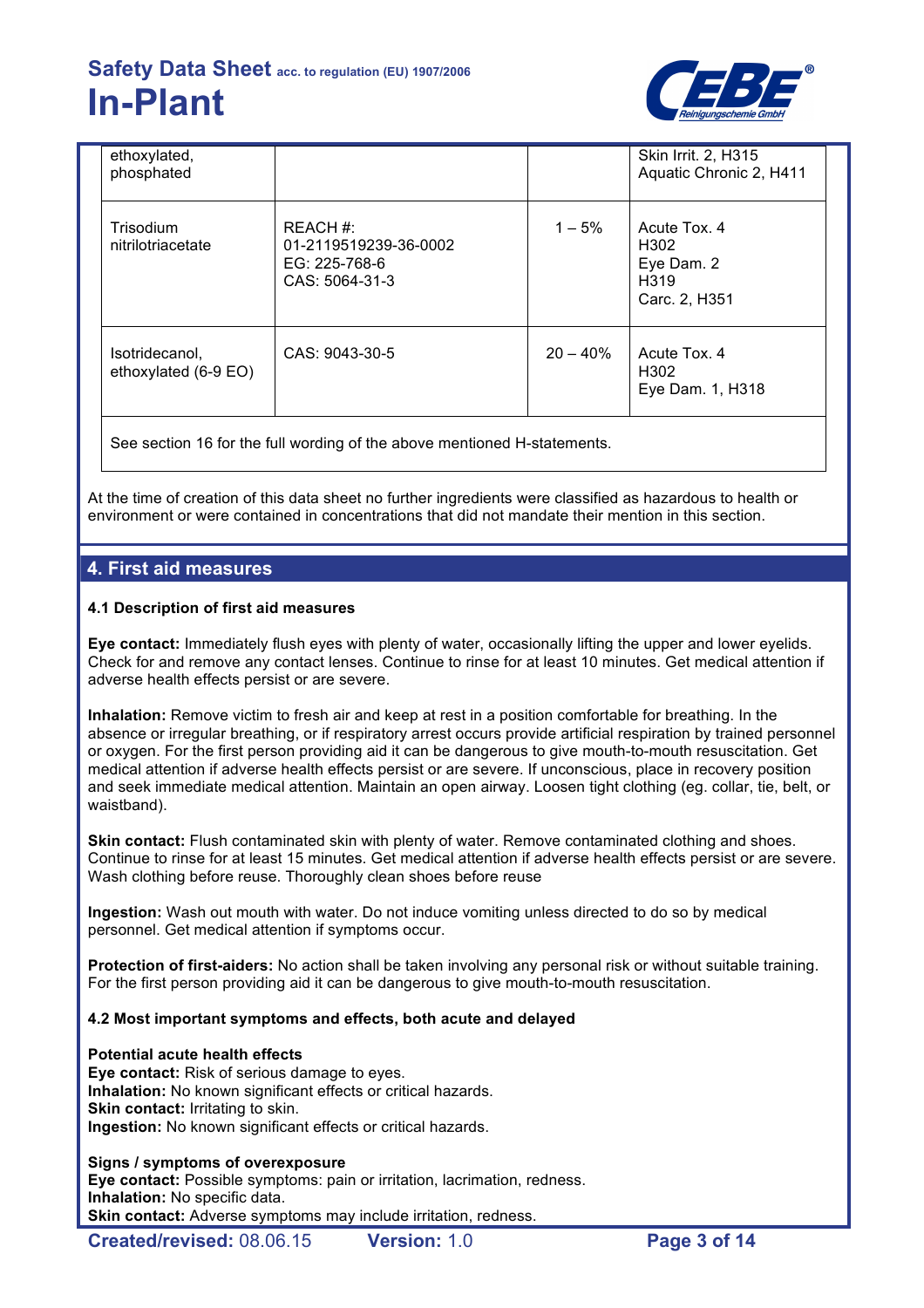

**Ingestion:** No specific data.

### **4.3 Indication of any immediate medical attention and special treatment needed**

**Indications for the physician:** Treat symptomatically. If larger amounts have been swallowed or inhaled consult specialist for poisoning.

**Special treatement:** No special treatment.

## **5. Fire fighting measures**

### **5.1 Extinguishing media**

**Suitable extinguishing media:** Use an extinguishing agent suitable for the surrounding fire.

**Unsuitable extinguishing media:** None known.

### **5.2 Special hazards arising from the substance or mixture**

**Hazards from the substance or mixture**: In a fire or if heated, a pressure increase will occur and the container may burst.

**Hazardous combustion products:** Decomposition products may include the following materials: carbon dioxide, carbon monoxide, oxides.

### **5.3 Advice for firefighters**

**Special precautions for fire- fighters:** In case of fire the scene cordon immediately removing all persons from the danger area. No action shall be taken involving any personal risk or without suitable training. Move containers from fire area if safe to do so. Spray fire-exposed containers with water to cool.

**Special protective equipment for firefighters:** Fire fighters should wear proper protective equipment.

## **6. Accidental release measures**

### **6.1 Personal precautions, protective equipment and emergency procedures**

**For persons that are not emergency technicians:** No action shall be taken involving any personal risk or without suitable training. Evacuate surrounding areas. Keep unnecessary and unprotected personnel from entering. Do not touch or walk through spilled material. Avoid breathing vapor or mist. Ensure adequate ventilation. In case of insufficient ventilation wear suitable respiratory equipment. Put on appropriate personal protective equipment.

**For first aid personel in case of emergency:** If protective equipment/clothing is needed in case of accidental release, Section 8 should be consulted for appropriate and inappropriate materials. See section 8 for further information on hygiene measures.

### **6.2 Environmental precautions**

Avoid the proliferation and dispersal of spilled material and contact with soil, waterways, drains, and sewers. Inform the relevant authorities if the product has caused environmental pollution (sewers, waterways, soil or air).

### **6.3 Methods and material for containment and cleaning up**

**Small amounts:** Absorb with inert material and keep in suitable disposal containers.

**Large amounts:** Large spill: avoid entry into sewers, water courses, basements, or confined areas.Collect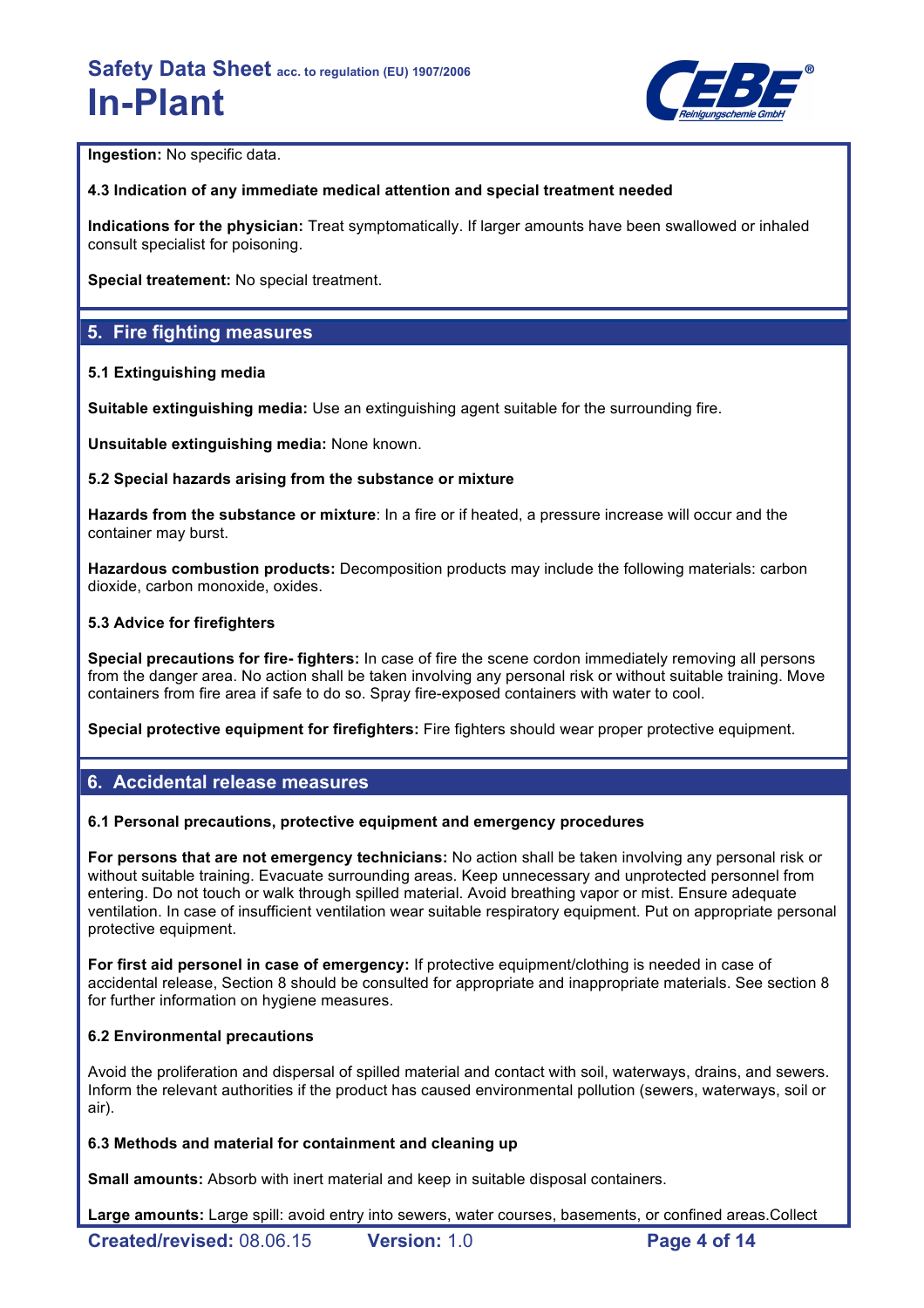

spilt material using non-flammable absorption agent (eg. sand, earth, vermiculite or diatomaceous earth) and hand it in for disposal according to local regulations in an appropriate container (see section 13).

### **6.4 Reference to other sections**

See section 1 for contact information in case of emergency. See section 8 for information regarding personal protective equipment. See section 13 for further information about waste treatment/disposal.

## **7. Handling and storage**

The information in this section contains generic advice and guidance. The list of Identified Uses in Section 1 should be consulted for any exposure scenario or when exposure scenarios on the available applicationspecific information.

### **7.1 Precautions for safe handling**

**Protective measures:** Put on appropriate personal protective equipment (see Section 8). Do not swallow. Avoid contact with eyes, skin and clothing. Avoid breathing vapor or mist. Use only with adequate ventilation. In case of insufficient ventilation wear suitable respiratory equipment. Do not enter storage areas and confined spaces unless adequately ventilated. Keep in the original container or an approved alternative container, which was made from a compatible material. Kept tightly closed when not in use. Store away from heat, sparks, open flame or any other ignition source. Empty containers retain product residue and can be dangerous. Do not reuse container.

**Advice on general occupational hygiene:** Eating, drinking and smoking should be prohibited in areas where this material is handled, stored and processed. After use or contact with the substance immediately wash hands and face especially before eating, drinking and smoking. Remove contaminated clothing and protective equipment before entering eating areas. See Section 8 for additional information on hygiene measures.

#### **7.2 Conditions for safe storage, including any incompatibilities**

Store between the following temperatures: 0 to 40°C (32 to 104°F). Store in accordance with local regulations. Keep only in original container. Protect from direct sunlight. Store in a dry, cool and wellventilated area, away from incompatible materials (see section 10) and do not store with food and drink. Hold container tightly closed and sealed until ready to use. Containers that have been opened must be carefully resealed and kept upright to prevent leakage. Do not store in unlabelled containers. Use appropriate container to avoid environmental contamination.

### **7.3 Specific end use(s)**

**Recommendations:** No information available.

## **8. Exposure controls/personal protection**

The information in this section contains generic advice and guidance. The list of Identified Uses in Section 1 should be consulted for any exposure scenario or when exposure scenarios on the available applicationspecific information.

#### **8.1 Control parameters**

#### **Occupational exposure limit values**

| Name of substance         |                     | <b>Exposure limit value</b> |
|---------------------------|---------------------|-----------------------------|
|                           |                     |                             |
| Created/revised: 08.06.15 | <b>Version: 1.0</b> | Page 5 of 14                |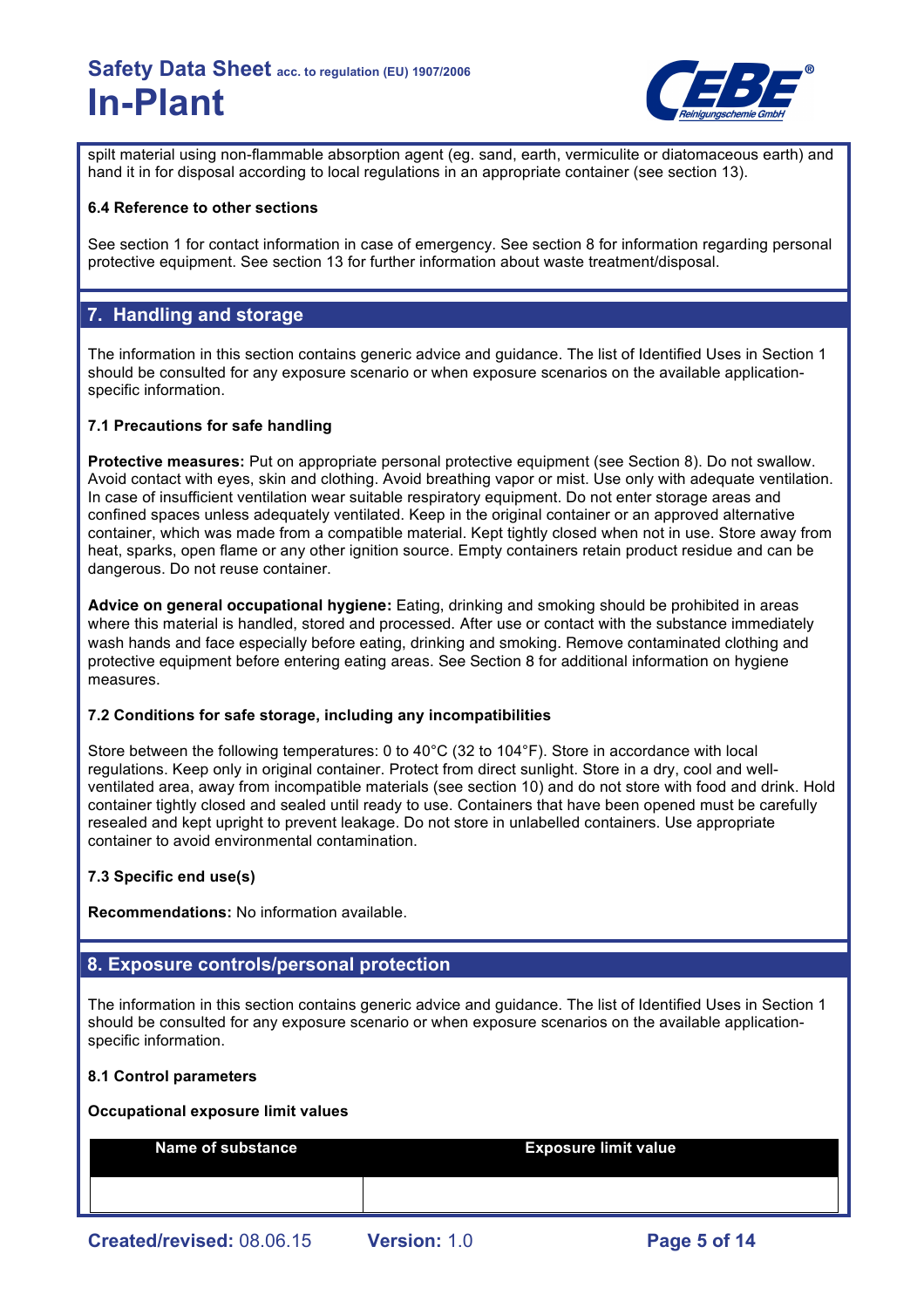

### **Recommended monitoring procedures**

If this product contains ingredients with exposure limits, monitoring procedures are personal, (related to workplace) or biological monitoring may be required to determine the effectiveness of the ventilation or other control measures and / or the necessity to use respiratory protective equipment. Reference should be made to European Standard EN 689 for methods for the assessment of exposure by inhalation to chemical agents and national guidance documents for methods for the determination of hazardous substances.

## **Derived effect levels**

Derived No Effect Level - DNEL values:

Sodium cumenesulfonate: Workers: Chronic effects - Skin contact: 7.6 mg / kg bw / day Workers: Chronic effects - Inhalation: 53.6 mg  $\overline{M}$ Consumers: Chronic effects - Skin contact: 3.8 mg / kg bw / day Consumers: Chronic effects - Inhalation: 13.2 mg  $/m<sup>3</sup>$ 

### **Predicted effect concentrations**

Predicted No Effect Concentration - PNEC:

Sodium cumenesulfonate: 100 mg / l (STP) 0.23 mg / l (Freshwater)

### **8.2 Limitation and monitoring of exposure**

**Appropriate technical controls:** Use only with adequate ventilation. Process enclosures, local exhaust ventilation or other engineering controls be used to keep worker exposure to airborne contaminants below any recommended or statutory limits. The engineering controls also need to keep gas, vapor or dust concentrations below any lower explosive limits. Use explosion-proof ventilation equipment.

### **Personal protective measures**

**Hygiene measures:** After handling chemical products and at the end of the working day as well as before eating, smoking and using the toilet thoroughly wash hands, forearms and face. Select appropriate techniques to remove potentially contaminated clothing. Wash contaminated clothing before reusing. Ensure that eyewash stations and safety showers are close to the work area.

**Eye protection / face protection (EN 166):** Goggles, chemical goggles or full-face shield.

**Hand protection (EN 374):** Protective gloves made of nitrile, for example, Camatril® 730 from KCL GmbH (see section 16). Penetration time> 8 hours.

**Skin protection (EN 14605):** Before handling this product the personal protective equipment should be selected on the basis of the task and the associated risks to be carried out and approved by a specialist.

**Other skin protection:** Appropriate footwear and any additional skin protection measures based on the task being performed and the risks involved and should be approved by a specialist.

**Respiratory protection (EN 143, 14387):** Under normal and intended conditions of product use no respirator is required. If workers are exposed to concentrations above the exposure limit, they must use appropriate, certified respirators.

**Thermal hazards:** Not applicable.

**Delimitation and monitoring of the environmental exposition:** Emissions from ventilation or work process equipment should be checked to ensure they comply with the requirements of environmental protection legislation. In some cases, fume scrubbers, filters or engineering modifications to the process equipment will be necessary to reduce emissions to acceptable levels.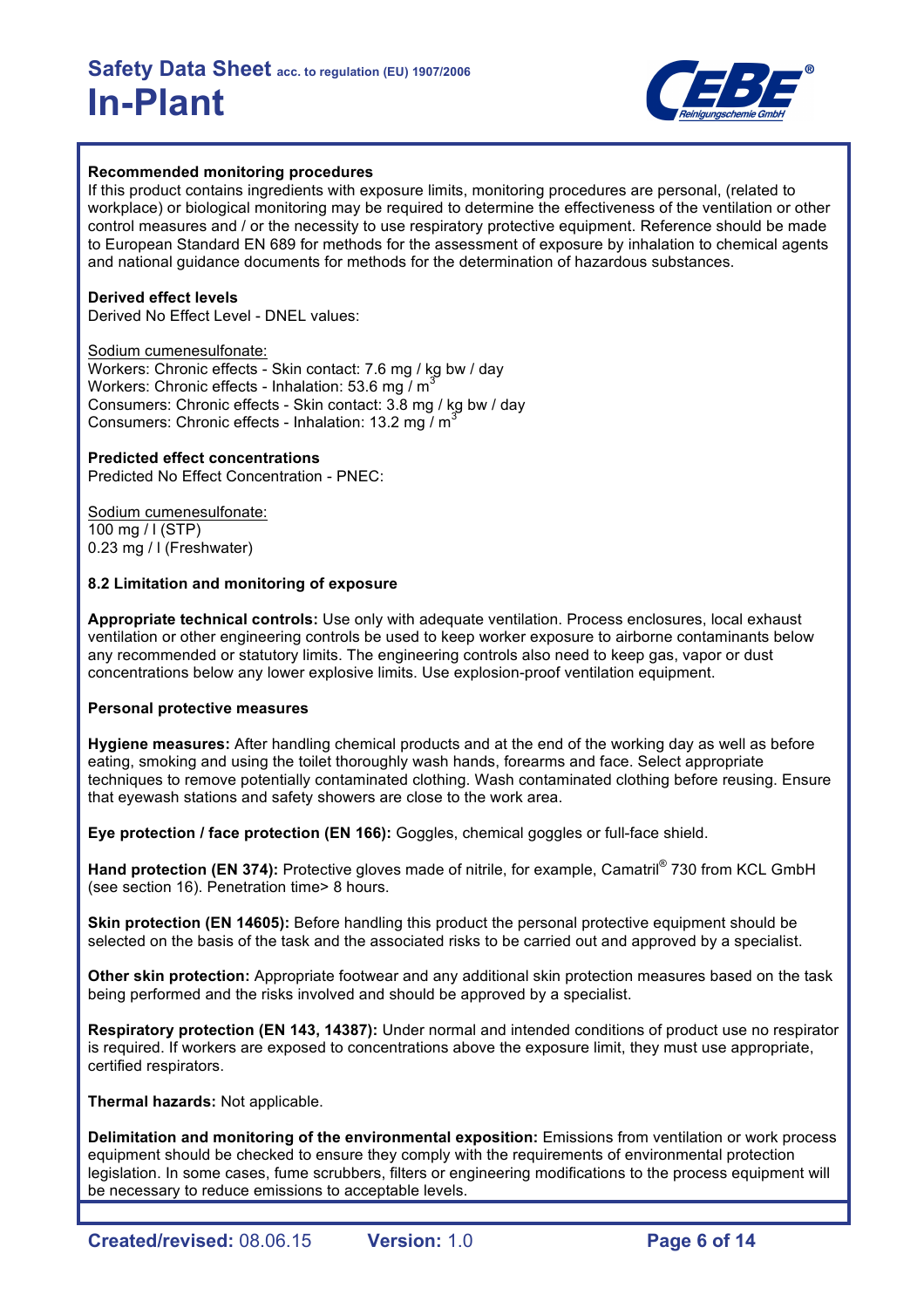

## **9. Physical and chemical properties**

|          | 9.1 Information on basic physical and chemical properties    |              |                                                                                                                                                             |
|----------|--------------------------------------------------------------|--------------|-------------------------------------------------------------------------------------------------------------------------------------------------------------|
| a)       | Appearance:                                                  | Form: liquid | Color: yellow                                                                                                                                               |
| b)       | Odor: pleasant                                               |              |                                                                                                                                                             |
| c)       |                                                              |              | Odor threshold: Not applicable and/or not determined for this mixture                                                                                       |
| d)       | <b>pH:</b> $8.5 \pm 0.5$ bei 20°C                            |              |                                                                                                                                                             |
| e)       |                                                              |              | Freezing/melting point: Not applicable and/or not determined for this mixture                                                                               |
| f)       |                                                              |              | Boiling point/boiling range: Not applicable and/or not determined for this mixture                                                                          |
| g)<br>h) |                                                              |              | <b>Flash point:</b> Not applicable and/or not determined for this mixture<br><b>Evaporation rate:</b> Not applicable and/or not determined for this mixture |
| i)       |                                                              |              | Flammability (solid, gas): Not applicable and/or not determined for this mixture                                                                            |
| j)       |                                                              |              | Upper/lower explosion limit: Not applicable and/or not determined for this mixture                                                                          |
| k)       |                                                              |              | Vapor pressure: Not applicable and/or not determined for this mixture                                                                                       |
| I)       |                                                              |              | Relative vapor density: Not applicable and/or not determined for this mixture                                                                               |
| m)       | <b>Density:</b> $1.005 - 1.025$ g/cm <sup>3</sup>            |              |                                                                                                                                                             |
| n)       | Solubility easily soluble in the following substances: water |              |                                                                                                                                                             |
| O)       |                                                              |              | partition coefficient: n-octanol/water: Not applicable and/or not determined for this mixture                                                               |
| p)       |                                                              |              | Ignition temperature: Not applicable and/or not determined for this mixture                                                                                 |
| q)       |                                                              |              | Thermal decomposition: Not applicable and/or not determined for this mixture                                                                                |
| r)       |                                                              |              | Viscositiy, dynamic: Not applicable and/or not determined for this mixture                                                                                  |
| s)       |                                                              |              | Explosive properties: Not applicable and/or not determined for this mixture                                                                                 |
| t)       |                                                              |              | Oxidizing properties: Not applicable and/or not determined for this mixture                                                                                 |
|          | 9.2 Other information<br>No further information available.   |              |                                                                                                                                                             |

## **10. Stability and reactivity**

#### **10.1 Reactivity**

For this product or its ingredients no specific test data related to reactivity are available.

#### **10.2 Chemical stability**

The product is stable.

#### **10.3 Possibility of hazardous reactions**

Dangerous reactions will not occur under normal storage conditions and under normal use.

### **10.4 Conditions to avoid**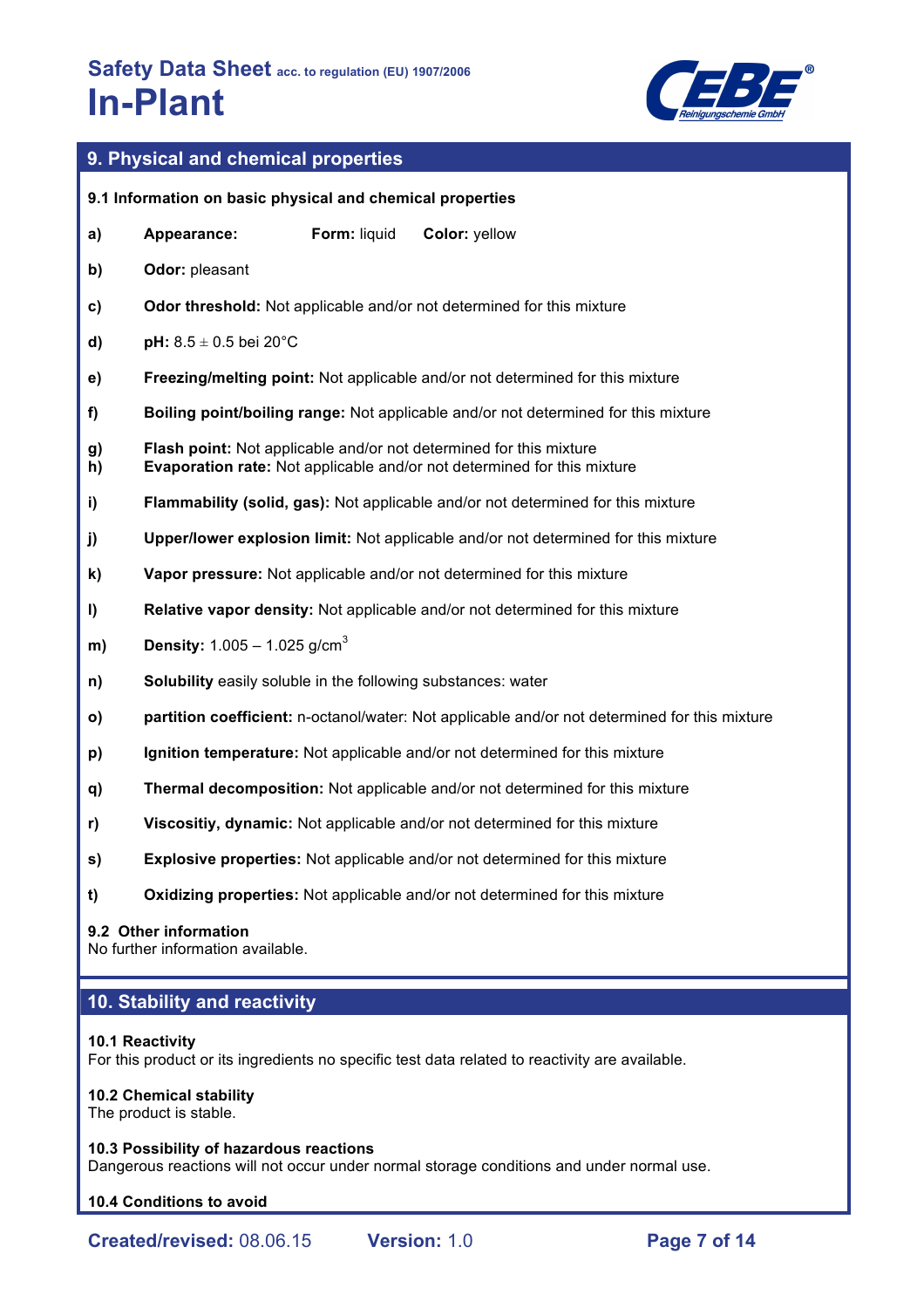

No specific data.

#### **10.5 Incompatible materials** No specific data.

### **10.6 Hazardous decomposition products**

Under normal conditions of storage and use, hazardous decomposition products should not be produced.

## **11. Toxicological information**

### **11.1 Information on toxicological effects**

### **a) acute toxicity:**

| Name of<br><b>Substance</b>                        | <b>Result</b>                                              | <b>Species</b>       | <b>Dose</b>                                           | <b>Exposition</b> |
|----------------------------------------------------|------------------------------------------------------------|----------------------|-------------------------------------------------------|-------------------|
| Isotridecanol,<br>ethoxylated (6-9 EO)             | $LD_{50}$ Oral                                             | Rat                  | <2,000 mg/kg                                          |                   |
| Isotridecanol,<br>ethoxylated $\le$ 5EO            | $LD_{50}$ Oral<br>$LD_{50}$ Dermal                         | Rat<br>Rat           | >2,000 mg/kg<br>>2,000 mg/kg                          |                   |
| Sodium<br>cumenesulfonate                          | $LD_{50}$ Oral<br>$LD_{50}$ Dermal                         | Rat<br>Rabbit        | 7,000 mg/kg<br>>2,000 mg/kg                           |                   |
| Isotridecyl alcohol,<br>ethoxylated,<br>phosphated | $LD_{50}$ Oral                                             | Rat                  | >2,000 mg/kg                                          |                   |
| Trisodium<br>nitrilotriacetate                     | $LD_{50}$ Oral<br>$LC_{50}$ Inhalative<br>$LD_{50}$ Dermal | Rat<br>Rat<br>Rabbit | 1,000-2,000 mg/kg<br>$> 5$ mg/l 4 h<br>> 10,000 mg/kg |                   |

**Conclusion/Summary:** Not determined for this mixture.

## **b) Irritation to skin; c) Irritation to eyes; d) Sensitisation**

| <b>Name of</b><br><b>Substance</b>     | <b>Result</b>                                             | <b>Species</b> | <b>Points</b>            | <b>Exposition</b>            | <b>Observation</b> |
|----------------------------------------|-----------------------------------------------------------|----------------|--------------------------|------------------------------|--------------------|
| Isotridecanol,<br>ethoxylated (6-9 EO) | Skin - irritating to<br>the skin and<br>mucous            |                | ٠                        | $\qquad \qquad \blacksquare$ |                    |
|                                        | membranes<br>Eye - strong irritant<br>with the danger of  |                | $\overline{\phantom{0}}$ | $\overline{\phantom{a}}$     |                    |
|                                        | severe eye injury<br>Sensitization - no<br>sensitizationg |                | ۰                        | $\overline{\phantom{0}}$     |                    |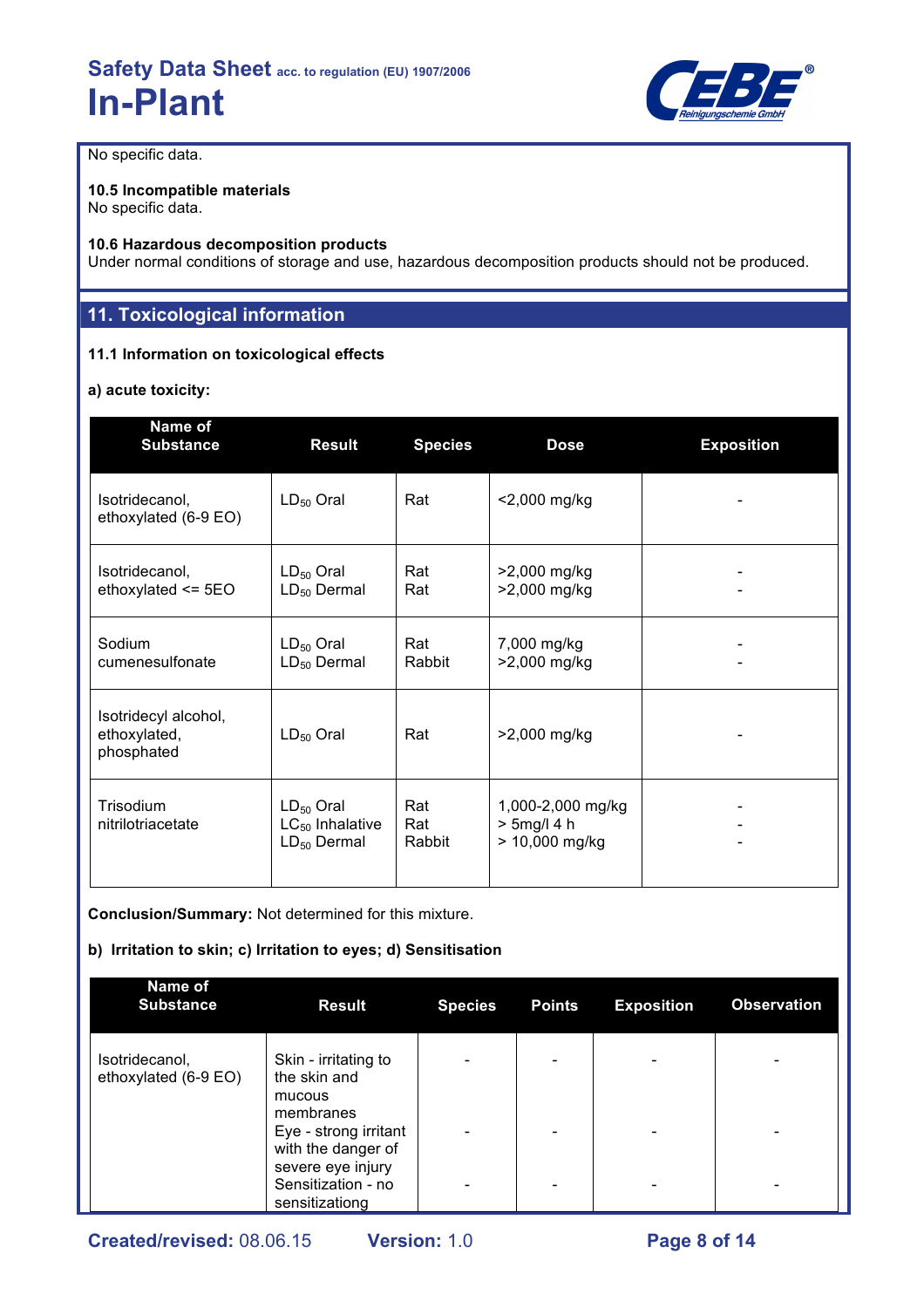

| Isotridecanol,<br>ethoxylated $\le$ 5EO            | Skin: Not an irritant<br>Eyes: Causes<br>severe eye<br>damage<br>Sensitization: not<br>sensitizing   | Rabbit<br>Rabbit<br>Guinea Pig |  |  |
|----------------------------------------------------|------------------------------------------------------------------------------------------------------|--------------------------------|--|--|
| Sodium<br>cumenesulfonate                          | Skin - non-irritant<br>Eye - Irritability<br>Sensitization - non-<br>sensitizing                     |                                |  |  |
| Isotridecyl alcohol,<br>ethoxylated,<br>phosphated | Skin: Skin and<br>mucosal irritant.<br>Eye: Causes<br>burns. Risk of<br>serious damage to            |                                |  |  |
|                                                    | eyes.<br>Inhalation: May<br>irritate the<br>respiratory system.<br>Sensitization: not<br>sensitizing |                                |  |  |
| Trisodium<br>nitrilotriacetate                     | Augen - reizend                                                                                      | Rabbit                         |  |  |

**Conclusion / Summary:** Causes serious eye damage. Irritating to skin. Harmful if swallowed.

## **e) Germ cell mutagenicity:**

**Conclusion / Summary:** No known significant effects or critical hazards.

## **f) carcinogenicity:**

**Conclusion / Summary:** No known significant effects or critical hazards.

### **g) reproductive toxicity:**

**Conclusion / Summary:** No known significant effects or critical hazards.

**h) specific target organ toxicity single exposure Conclusion / Summary:** No known significant effects or critical hazards.

**i) specific target organ toxicity after repeated exposure Conclusion / Summary:** No known significant effects or critical hazards.

### **j) Aspiration hazard**

**Conclusion / Summary:** No known significant effects or critical hazards.

### **Teratogenicity**

**Conclusion / Summary:** No known significant effects or critical hazards. **Information on the likely routes of exposure:** No known significant effects or critical hazards.

## **Potential acute health effects**

**Inhalation:** No known significant effects or critical hazards.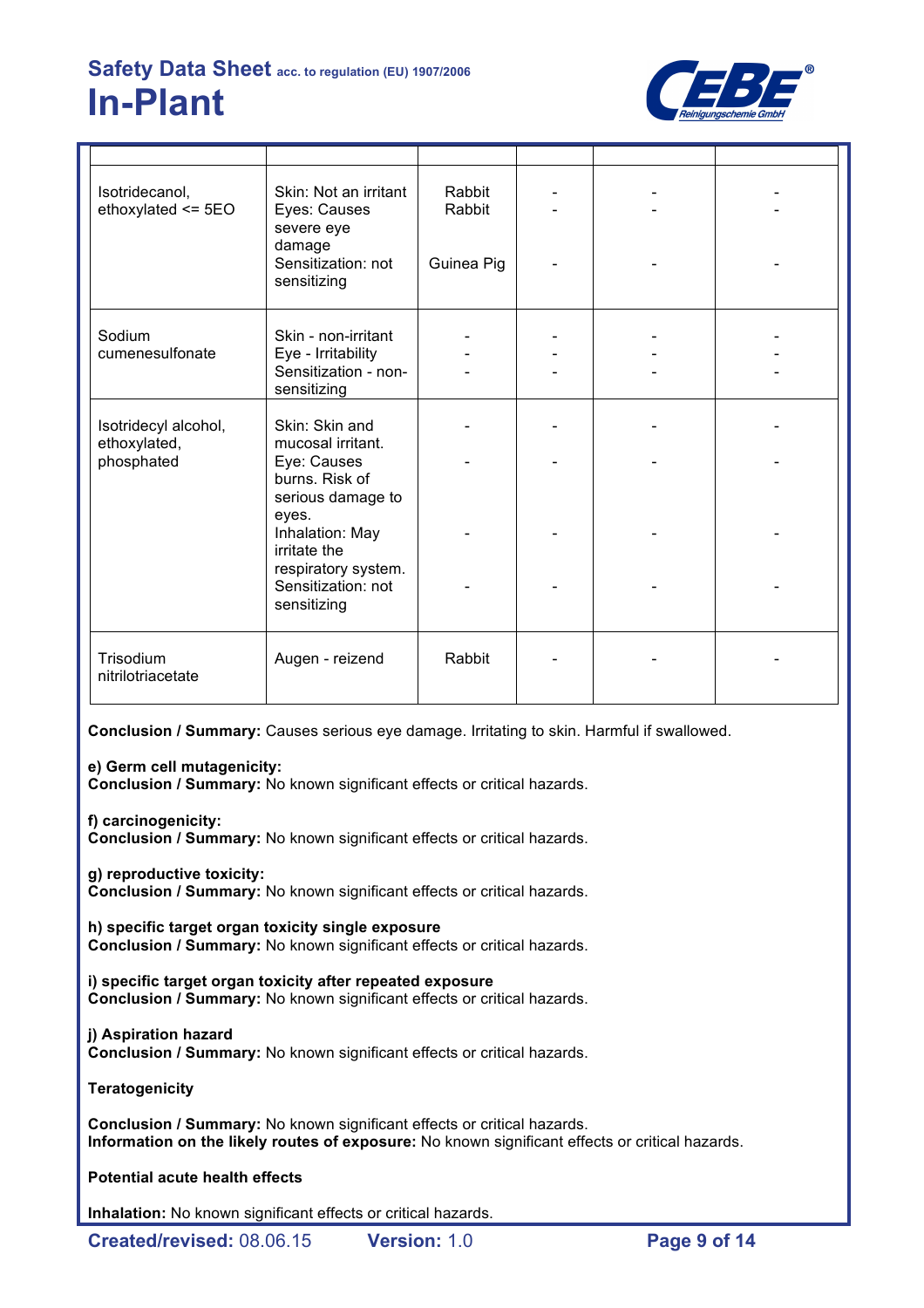

| Ingestion: Harmful if swallowed.<br>Skin contact: Irritating to skin.<br>Eye contact: Causes serious eye damage.                                                                                                                                                                                                                                                                                                                                                                       |                                                                                                                                   |                  |                                  |  |  |  |  |
|----------------------------------------------------------------------------------------------------------------------------------------------------------------------------------------------------------------------------------------------------------------------------------------------------------------------------------------------------------------------------------------------------------------------------------------------------------------------------------------|-----------------------------------------------------------------------------------------------------------------------------------|------------------|----------------------------------|--|--|--|--|
| Symptoms related to the physical, chemical and toxicological characteristics                                                                                                                                                                                                                                                                                                                                                                                                           |                                                                                                                                   |                  |                                  |  |  |  |  |
| Inhalation: No specific data.<br>Ingestion: No specific data.<br>Skin contact: Adverse symptoms may include the following: irritation, redness.<br>Eye contact: Adverse symptoms may include the following: irritation, lacrimation, redness.                                                                                                                                                                                                                                          |                                                                                                                                   |                  |                                  |  |  |  |  |
|                                                                                                                                                                                                                                                                                                                                                                                                                                                                                        | Delayed and immediate effects and also chronic effects from short and long term exposure                                          |                  |                                  |  |  |  |  |
| Short term exposure                                                                                                                                                                                                                                                                                                                                                                                                                                                                    |                                                                                                                                   |                  |                                  |  |  |  |  |
| Potential delayed effects: Not determined for the mixture.                                                                                                                                                                                                                                                                                                                                                                                                                             | <b>Potential immediate effects:</b> Not determined for the mixture.                                                               |                  |                                  |  |  |  |  |
| Long-term exposure                                                                                                                                                                                                                                                                                                                                                                                                                                                                     |                                                                                                                                   |                  |                                  |  |  |  |  |
|                                                                                                                                                                                                                                                                                                                                                                                                                                                                                        | <b>Potential immediate effects:</b> Not determined for the mixture.<br>Potential delayed effects: Not determined for the mixture. |                  |                                  |  |  |  |  |
| <b>Potential chronic health effects</b>                                                                                                                                                                                                                                                                                                                                                                                                                                                |                                                                                                                                   |                  |                                  |  |  |  |  |
| <b>Conclusion / Summary: Not determined for the mixture.</b>                                                                                                                                                                                                                                                                                                                                                                                                                           |                                                                                                                                   |                  |                                  |  |  |  |  |
| General: No known significant effects or critical hazards.<br>Carcinogenicity: No known significant effects or critical hazards.<br>Mutagenicity: No known significant effects or critical hazards.<br>Teratogenicity: No known significant effects or critical hazards.<br>Developmental effects: No known significant effects or critical hazards.<br>Fertility effects: No known significant effects or critical hazards.<br>Other information: Not determined for the preparation. |                                                                                                                                   |                  |                                  |  |  |  |  |
| 12. Ecological information                                                                                                                                                                                                                                                                                                                                                                                                                                                             |                                                                                                                                   |                  |                                  |  |  |  |  |
|                                                                                                                                                                                                                                                                                                                                                                                                                                                                                        |                                                                                                                                   |                  |                                  |  |  |  |  |
| <b>12.1 Toxicity</b>                                                                                                                                                                                                                                                                                                                                                                                                                                                                   |                                                                                                                                   |                  |                                  |  |  |  |  |
| Name of<br>substance                                                                                                                                                                                                                                                                                                                                                                                                                                                                   | <b>Result</b>                                                                                                                     | <b>Species</b>   | <b>Exposition</b>                |  |  |  |  |
| Isotridecanol, ethoxylated<br>$(6-9)$ FOI                                                                                                                                                                                                                                                                                                                                                                                                                                              | $EC_{50} > 10$ mg/l<br>$C_{\text{res}} > 10$ mall                                                                                 | Daphnia<br>Fish. | 48 hours<br>Q <sub>6</sub> hours |  |  |  |  |

| Created/revised: 08.06.15                | $LC_{50}$ 1-10 mg/l<br><b>Version: 1.0</b>                                  | 96 hours<br>Page 10 of 14 |                                  |  |
|------------------------------------------|-----------------------------------------------------------------------------|---------------------------|----------------------------------|--|
| Isotridecyl alcohol,                     |                                                                             | Fish                      |                                  |  |
| Sodium cumenesulfonate                   | $EC_{50} > 450$ mg/l<br>$IC_{50} > 1,000$ mg/l<br>$LC_{50} > 450$ mg/l      | Daphnia<br>Algae<br>Fish  | 48 hours<br>72 hours<br>96 hours |  |
| Isotridecanol, ethoxylated<br>$\leq$ 5EO | $LC_{50}$ > 1-10 mg/l<br>$EC_{50} > 1 - 10$ mg/l<br>$EC_{50} > 1 - 10$ mg/l | Fish<br>Daphnia<br>Algae  | 96 hours<br>48 hours<br>72 hours |  |
| $(6-9 EO)$                               | $LC_{50}$ > 10 mg/l                                                         | Fish                      | 96 hours                         |  |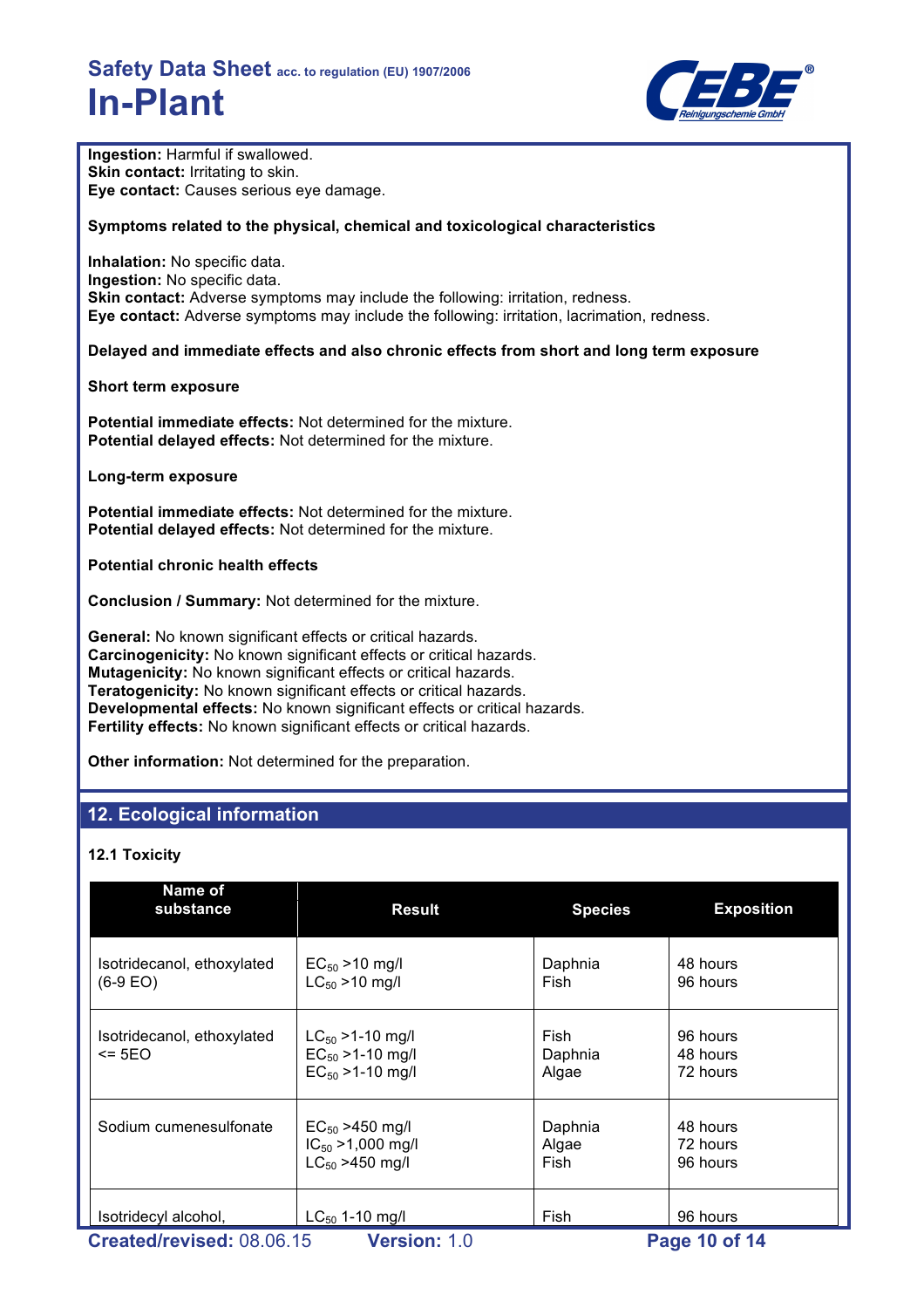

| Trisodium nitrilotriacetate<br>Pimephales<br>$EC_{50}$ 98 mg/l<br>96 hours<br>96 hours<br>Promelas                                                       | ethoxylated, phosphated |  |  |
|----------------------------------------------------------------------------------------------------------------------------------------------------------|-------------------------|--|--|
| $EC_{50} > 91.5$ mg/l<br>Gammarus sp.<br>Scenedesmus<br>72 hours<br>$EC_{50}$ 3,200 - 5,600 mg/l<br>subspicatus<br>Pseudomonas<br>8 hours<br>fluorescens |                         |  |  |

**Conclusion/Summary:** Not determined for this mixture.

### **12.2 Persistence and degradability**

**Conclusion/Summary:** The surface active ingredients contained in this product are biologically degradable according to regulation 648/2004 EC.

### **12.3 Bioaccumulative potential**

**Conclusion/Summary:** Not determined for this mixture.

### **12.4 Mobility in soil**

**Partition coefficient ground/water (K<sub>oc</sub>):** Not determined for this mixture. **Mobility:** Not determined for this mixture.

**12.5 Results of PBT and vPvB assessment PBT:** not applicable **vPvB:** not applicable

**12.6 Other adverse effects** No special effects or hazards known.

## **13. Disposal considerations**

The information in this section contains generic advice and guidance. The list of Identified Uses in Section 1 should be consulted for any exposure scenario or when exposure scenarios on the available applicationspecific information.

Waste disposal according to EC Directives on waste and hazardous waste. Waste codes should be assigned by the user, preferably in collaboration with the waste disposal authorities.

### **13.1 Waste treatment methods**

#### **Product**

**Methods of disposal:** The generation of waste should be avoided or minimized wherever possible. Empty containers or liners may retain some product residues. Material and its container must be disposed of in a safe way. Significant quantities of waste product residue should not be disposed of via the foul sewer but processed in a suitable effluent treatment plant. Dispose of surplus and non-recyclable products via a licensed waste disposal contractor. Disposal of this product, solutions and any by-products should at all times comply with the environmental protection requirements and waste disposal legislation and the requirements of local authorities. Avoid the proliferation and dispersal of spilled material and contact with soil, waterways, drains and sewers.

**Hazardous waste:** According to the information available to the supplier at the time of creation/editing of this safety data sheet this product is regulated as hazardious waste in the sense of EU regulation 2008/98/EC.

### **Packaging**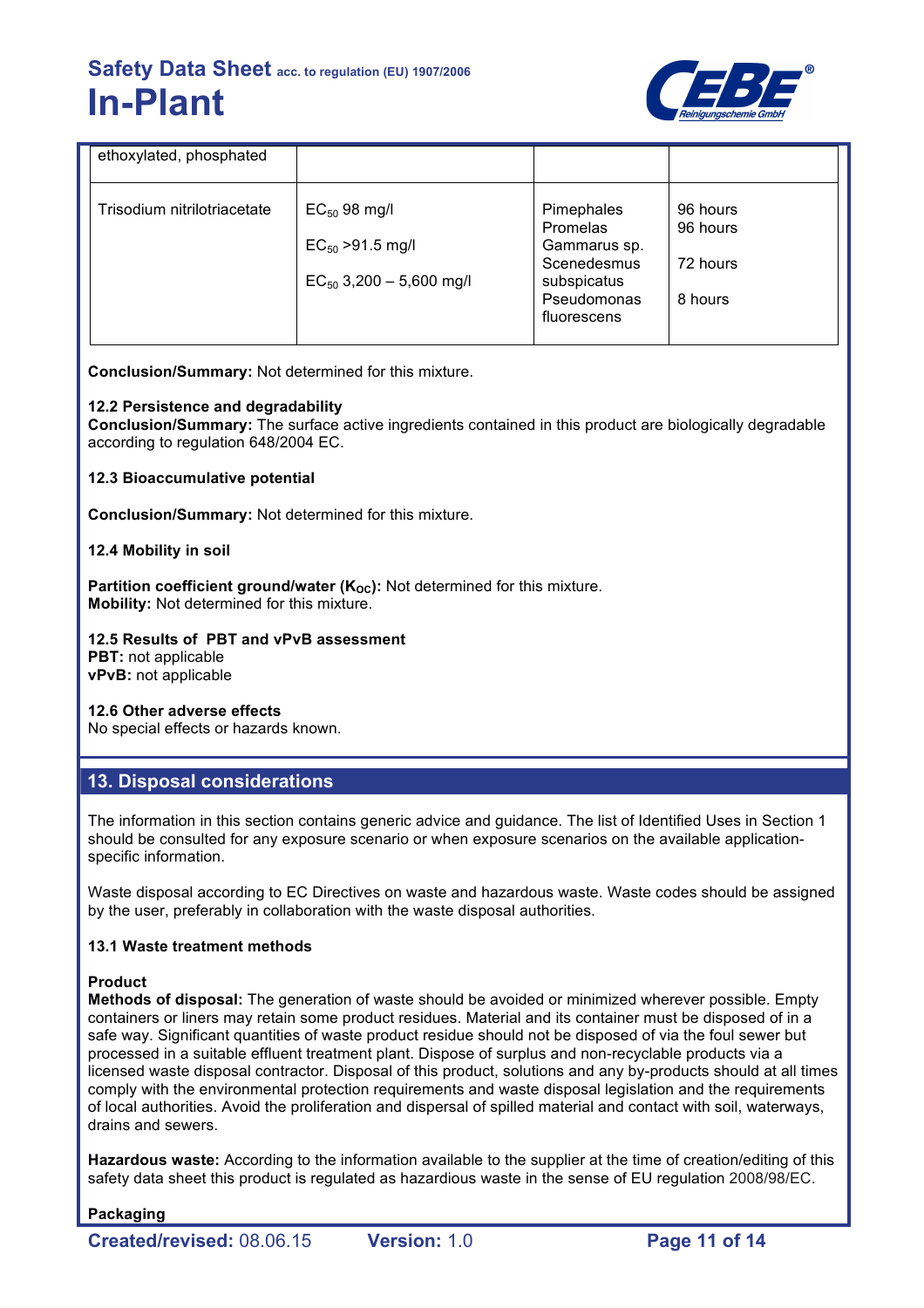

**Methods of disposal:** The generation of waste should be avoided or minimized wherever possible. Waste packaging should be recycled.

**Special precautions:** This material and its container must be disposed of in a safe way. Empty containers or liners may retain some product residues. Avoid the proliferation and dispersal of spilled material and contact with soil, waterways, drains and sewers.

## **14. Transport information**

|                                          | <b>ADR/RID</b>               | <b>ADR/ADNR</b> | <b>IMDG</b>    | <b>IATA</b>              |
|------------------------------------------|------------------------------|-----------------|----------------|--------------------------|
| 14.1 UN Number                           | Not regulated.               | Not regulated.  | Not regulated. | Not regulated.           |
| 14.2 UN proper<br>shipping name          | $\qquad \qquad \blacksquare$ | ۰               |                | $\overline{\phantom{0}}$ |
| 14.3 Transport<br>hazard class(es)       | $\overline{\phantom{0}}$     | -               |                |                          |
| 14.4 Packing<br>group                    |                              |                 |                |                          |
| 14.5<br><b>Environmental</b><br>hazards  | No.                          | No.             | No.            | No.                      |
| 14.6 Special<br>precautions for<br>iuser | None.                        | None.           | None.          | None.                    |

**14.7 Transport in bulk according to Annex II of MARPOL 73/78 and the IBC Code** Not applicable.

**Multiplier according to ADR / RID 1.1.6.3:** Not applicable.

**Tunnel restriction code:** Not applicable.

## **15. Regulatory information**

**15.1 Safety, health, and environmental regulations/legislation specific for the substance/mixture**

**EC-Regulation Nr. 1907/2006 (REACh)**

**Appendix XIV - Index of substances that require permission Substances causing special concern:** None of the ingredients is listed.

**Appendix XVII – Restriction of the production, the distribution, and the use of specific hazardous substances, mixtures, ans products:** Not applicable.

**Other EU-Regulations Contents according to 648/2004 EC:** >30% nonionic surfactants, <5% anionic surfactants, <5% NTA, perfume. (citronellol, geraniol)

**15.2 Chemical safety assessment**

This product contains substances that still require substance assessments.

## **16. Other information**

 $\triangleright$  Marks the information that was changed since the last version.

**Created/revised:** 08.06.15 **Version:** 1.0 **Page 12 of 14**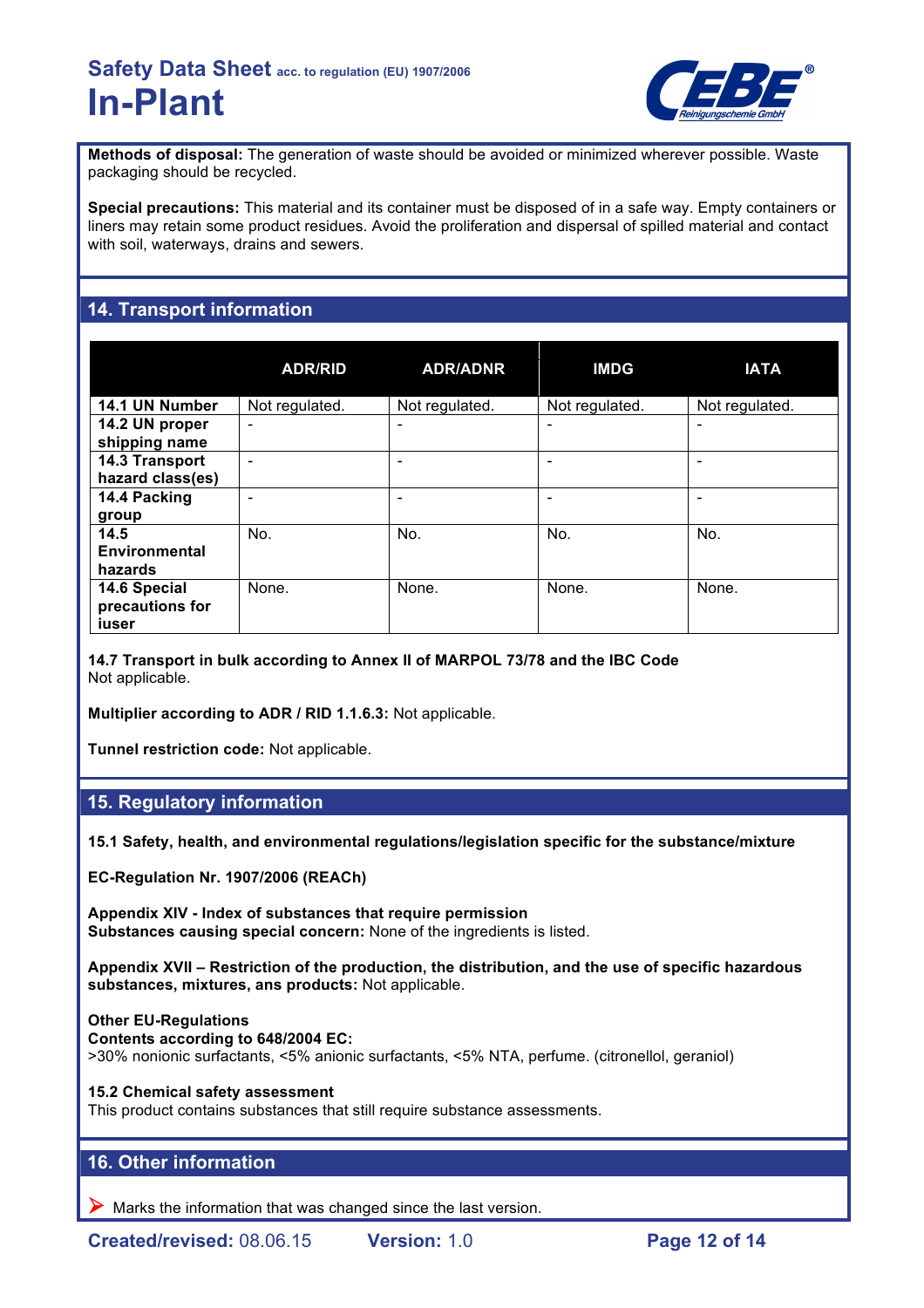

### **Abbreviations and acronyms:**

ADN/ADNR = European agreement for the international transport of hazardous materials on inland waterways ADR = European agreement for the international transport of hazardous materials on roads ATE = Estimation acute toxicity BCF = Bio concentration factor CLP = Regulation concerning the classification, labeling, and packaging Verordnung über die Einstufung, Kennzeichnung und Verpackung [Regulation (EC) No. 1272/2008] CAS = Chemical Abstracts Services Number DNEL = Derived Non-Effect Level DPD = Mixture regulation [1999/45/EG] EC = Europaean Commission EG = EG-Nummer EUH-Satz = CLP-specific hazard phrase IATA = International Aviation Transport Association IBC = Intermediate Bulk Container IMDG = International Maritime Dangerous Goods Code LogPow = Logarithm base-10 of the n-octanol:water pertition coefficient MARPOL 73/78 = International agreement from 1973 for the prevention of marine pollution caused by ships in the version of the protocol from 1978. ("Marpol" = marine pollution) MAK = maximum workplace concentration PBT = Persistent, bioacuumulating, and toxic PNEC = Predicted No-Effect Concentration REACH = Regultion concerning the Registration, Evauation, Approval and Restriction of Chemical Substances [Regulation (EC) No. 1907/2006] RID = Regulation for the transport of hazardous goods by railway REACH  $H = REACH$  Registration number vPvB = very persistent and very bioaccumulating

## **Full text of abbreviated H statements:**

H302 Harmful if swallowed.

H315 Causes skin irritation.

H318 Causes serious eye damage.

H319 Causes serious eye irritation.

H351 Suspected of causing cancer

H411 Toxic to aquatic life with long lasting effects.

### **Full text of classifications [CLP / GHS]**

Acute Tox. 4 = ACUTE TOXICITY: ORAL - Category 4 Aquatic Chronic 2 = aquatic environment - Category 2 Carc. 2 = carcinogen - Category 2 Eye Dam. 1 = SERIOUS EYE DAMAGE / EYE IRRITATION - Category 1 Eye Irrit. 2 = SERIOUS EYE DAMAGE / EYE IRRITATION - Category 2 Skin Irrit. 2 = CORROSION / IRRITATION SKIN - Category 2

### **Manufacturer of protective gloves:**

KCL GmbH Industriepark Rhön Am Kreuzacker 9 36124 Eichenzell Germany Tel. +49(0)659.87-0 www.kcl.de

The information above is based on the information and experienced of the date of issue. They do not have any type of characcteristical assurance. They may not be changed or transposed to other products.